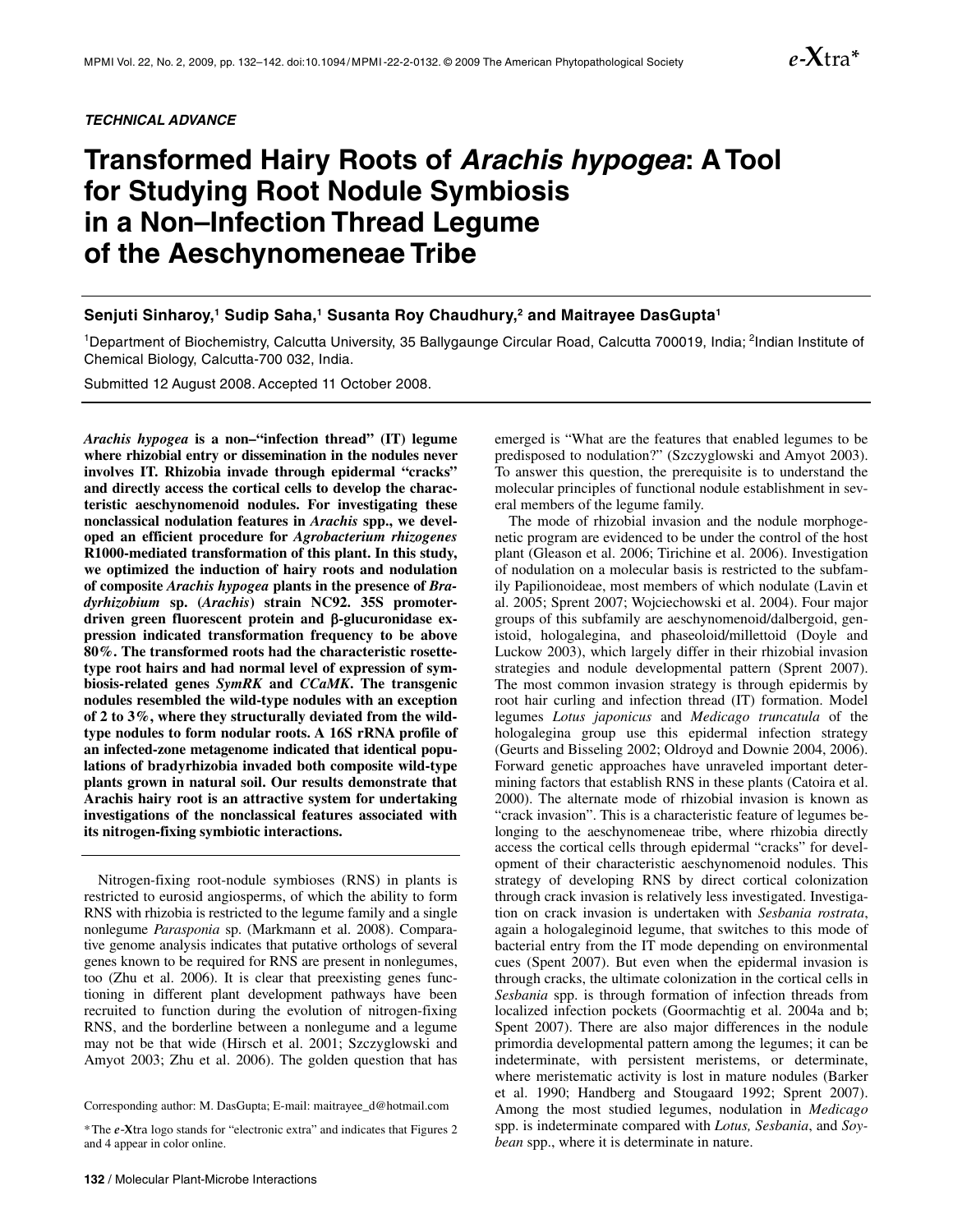The above model systems are valuable because they provide the tools for detailed analysis but they do not address all the fundamental questions regarding evolution of nodule organogenesis (Hirsch et al. 2001). The aeschynomenoid/dalbergioid and genistoid groups of Papilionoideae account for approximately 25% of all legume genera but have not been investigated in molecular terms as yet (Sprent 2007). The former group is typified by aeschynomenoid nodules (Lavin et al. 2001), which are determinate nodules with no uninfected cells in the infected zone. Aeschynomenoid legumes bypass the complex processes involved in epidermal infection through transcellular IT via root hairs; instead, they allow crack invasion through the openings generated during lateral root emergence (Goormachtig et al. 2004a and b; Spent 2007). Cortical or pericycle cells get infected and divide repeatedly to give the characteristic uniformly infected central tissue, with loss of meristematic activity (Alazar and Duhoux 1990; Fedorova et al. 2007; Lavin et al. 2001; Tajima et al. 2008). Recently, two plants of the tribe aeschynomenoid/dalbergioid, *Aeschynomene sensitiva* and *A. indica*, have been demonstrated to undergo successful nodulation in the absence of nod factor signaling, which is a primary requisite for nodulation in the IT legumes, highlighting basic differences in the developmental regulations among the IT and non-IT legumes (Doyle and Luckow 2003; Giraud et al. 2007).

A well-known member of the aeschynomeneae tribe is *Arachis hypogea,* which is an important oil seed crop (peanut or groundnut) and has hitherto been generally recalcitrant to transformation (Nag et al. 2006; Seal et al. 2001; Sharma and Anjaiah 2000). The infection of this plant by *Bradyrhizobium* spp. through epidermal cracks and the distinctive features of its aeschynomenoid nodules have been studied in depth (Allen and Allen 1940; Bal et al. 1989; Chandler 1978; Sen et al. 1986). In addition to these nonclassical nodulation features, *Arachis* roots are distinct from other root systems in lacking root hairs. However, tufted clusters or rosettes of root hairs are frequently found in young roots in the junction of the taproot and the lateral root and are thought to be important for bacterial invasion (Bhuvaneswari et al. 1981; Nambair et al. 1983; Uheda et al. 2001). Nod factor has been identified from *Arachis* spp.-specific *Bradyrhizobium* spp. (Taurian et al. 2008) but it is not yet known whether *Arachis* spp., like the other members of the aeschynomenoid/dalbergioid tribe, can undergo successful nodulation in the absence of nod factor (Giraud et al. 2007). However, root exudates of *Arachis* spp. induce NodA–β-glucuronidase (GUS) reporter expression in *Bradyrhizobium* sp. (*Arachis*) strain NC92, indicating that the host and the symbiont are capable of undertaking the familiar *Rhizobium*-legume dialogue (Gillette and Elkan 1996). Investigation of nodulation processes in *Arachis* spp. can provide insight into the molecular mechanism of i) intercellular invasion and direct cortical colonization of the cognate rhizobia and ii) formation of aeschynomenoid nodule and iii) may also shed light on the evolution of essentiality of nod-factor-dependent signaling in the modern legumes.

Composite plants (an untransformed plantlet with transformed roots) are rapid and convenient alternatives to generating stable transgenic lines and are being widely used in studies focused on root characteristics (Díaz et al. 1989; Jensen et al. 1986; Petit et al. 1987; Stougaard et al. 1987). Composite plants do not transmit the transgenic trait to their progeny and, thus, are of little use in crop improvement. However, it is a routine procedure for overexpressing or suppressing endogenous genes in transformed roots of model legumes for studying the molecular detail of nodulation, and the procedure has already been adapted for *L. corniculatus* (Jensen et al. 1986; Petit et al. 1987), *Trifolium repens* (Díaz et al. 1989), *Vigna aconitifolia*

(Lee et al. 1993), *Glycine max* (Cheon et al. 1993), *Vicia hirsuta*  (Quandt et al. 1993), *L. japonicus* (Stiller et al. 1997), *T. pratense* (Díaz et al. 2000), *M. truncatula* (Boisson-Dernier et al. 2001), *S. rostrata* (Van de Velde et al. 2003), and *Phaseolus*  spp. (Estrada-Navarrete et al. 2006). Here, we have demonstrated successful transformation of *A. hypogea* by *Agrobacterium rhizogenes* R1000, where transgenic roots in the composite plants showed expression of the cotransferred marker green fluorescent protein (GFP) and GUS under a 35S promoter. The level of expression of the symbiotic marker genes *SymRK*  (symbiotic receptor kinase) and *CCaMK* (calcium and calmodulin-dependent protein kinase) in the transgenic roots was found to be identical to what was observed with wild-type roots. We show that the transgenic roots can be efficiently nodulated by *Bradyrhizobium* sp. (*Arachis*) NC92 strain and the developed nodules are aeschynomenoid in nature. The developed strategy would now enable undertaking investigation on the molecular mechanism of root-microbe interaction in *Arachis hypogea.*

# **RESULTS**

## *Agrobacterium rhizogenes***-mediated transformation of** *Arachis hypogea***.**

We have used *Agrobacterium rhizogenes* R1000 harboring the pRiA4b plasmid for generating composite *Arachis hypogea* plants to study its rhizospheric interactions. This same plasmid is harbored by MSU440 or ARqua1 strains that are widely used for generating composite plants with the model legumes *L. japonicus* and *M. truncatula* (Quandt et al. 1993). A preliminary report on *Arachis* spp. transformation using an embryonic axis from dry seed as explant encouraged us to initiate our attempts using the same explant (Akasaka et al. 1998). For cocultivation with *Agrobacterium* spp., we used either the upper one-third or the upper two-thirds of the apical portion of the embryonic axis as explants. The relative efficiency of generation of composite plants using these two explants as embryonic axis is summarized in Table 1 and the induction of transformed hairy roots along with phenotypic characteristics of the generated composite plants is demonstrated in Figure 1. With the upper two-thirds of the embryonic axis, within two weeks after infection, a globular tumor developed at the cut site of the epicotyl and, at about the same time, roots were found to emerge from the tumor (Fig. 1A). Within three to four weeks, growth of hairy roots was observed in 95% of the explants (Fig. 1B and C). Akasaka and associates (1998) observed root growth from 90% of control untransformed explants. In contrast, even after four weeks, development of the root system was rarely noticed in the nontransformed mock-treated explant in the presence of kanamycin in our experiments (data not shown). This is consistent with earlier observations with *Medicago* spp. where growth of nontransformed roots was inhibited in the presence of kanamycin (Boisson-Dernier et al. 2001). Within four to five weeks, the development of the composite plants was complete (Fig. 1E), whereupon they were trans-

**Table 1.** *Agrobacterium rhizogenes* R1000-mediated transformation of *Arachis hypogea* with the binary vector pCAMBIA2301<sup>a</sup>

| <b>Choice of explant</b> | <b>Explants</b>    | Composite | Roots per          |
|--------------------------|--------------------|-----------|--------------------|
|                          | inoculated         | plants    | composite          |
|                          | (composite plants) | $($ %)    | plant <sup>b</sup> |
| Upper 1/3 embryonic axis | 80 (14)            | 17.5      | $14 + 8*$          |
| Upper 2/3 embryonic axis | 500 (447)          | 89.4      | $8 + 2**$          |

<sup>a</sup> Ten plants were tested.

<sup>b</sup> Number of cotransformed β-glucuronidase-positive hairy roots per composite plant; \* and \*\* = 8 and 6 weeks after infection, respectively.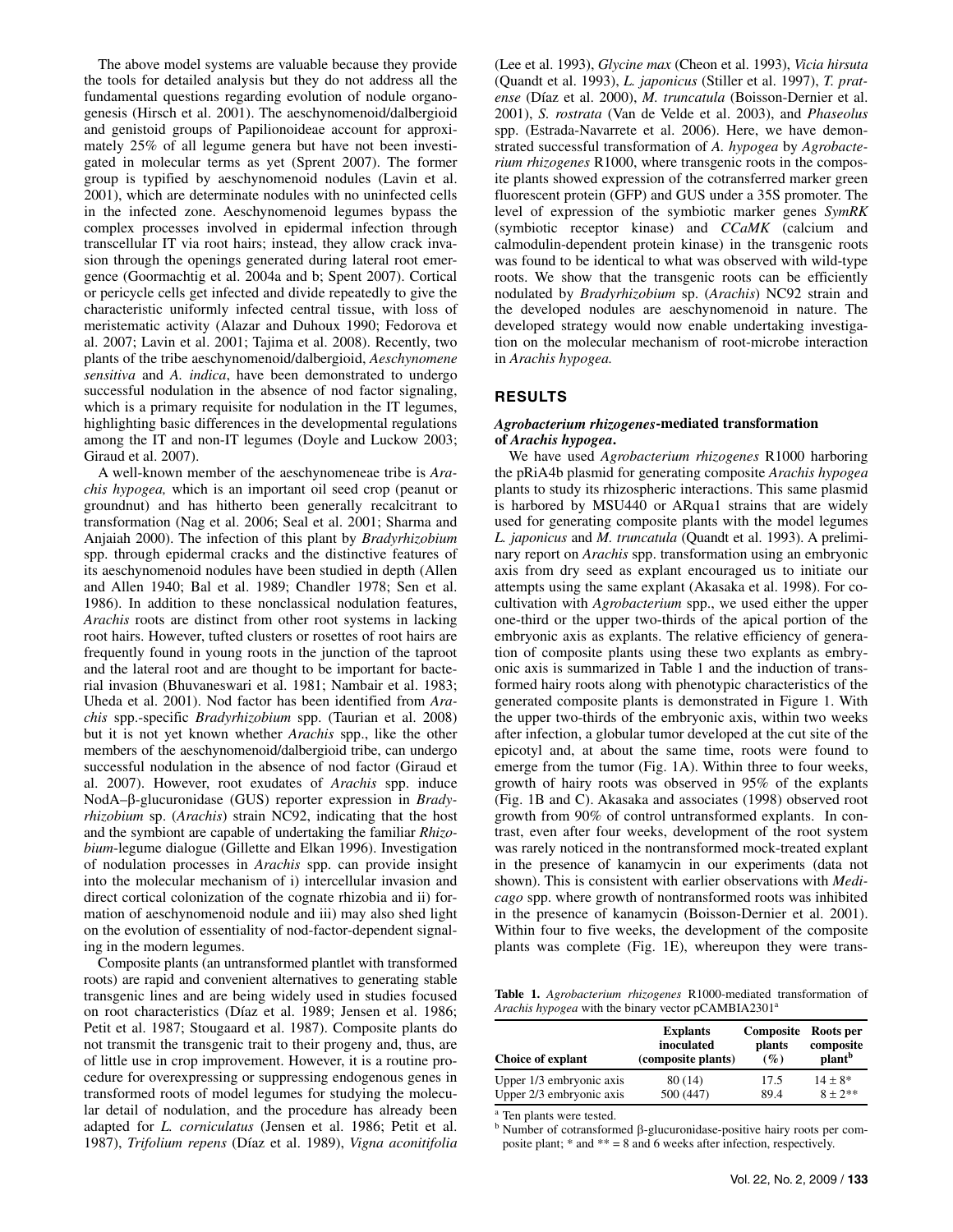ferred to sterile vermiculite pots for nodulation assays (Fig. 1F). The shoot systems of the composite plantlets had no differences in their morphology when compared with the corresponding wild-type (nontransgenic) plants but the transformed roots exhibited characteristic active elongation and plageotropic growth (Fig. 1E) instead of the thickened taproots in nontransformed plants (not shown here) (Bianucci et al. 2008; Daimon and Mii 1995; Porter 1991). Wild-type roots of *Arachis* spp. lack root hairs on the surface of the tap root but rosette-type root hairs are present at the branch of the main root at the base of lateral roots (Meisner and Karnok 1991; Uheda et al. 1997; Yarbrough 1949). The transformed roots were also found to contain such rosette-type root hairs as shown in Figure 1D indicating that, morphologically, the transformed roots perfectly resembled the nontransformed roots. It needs to be

noted that, under identical conditions when we used the upper one-third of the embryonic axis as explants, the growth of the transgenic roots was much slower (Fig. 1G and H). Roots started emerging only after two to three weeks (Fig. 1G) and, at approximately six weeks, there was vigorous growth of roots (Fig. 1H). Roots emerged from all over the explant (Fig. 1G and H) instead of showing restricted growth in the cut site as observed earlier with the upper two-thirds of the embryonic axis (Fig. 1A through C). In addition, transgenic roots emerged from only 30 to 40% of the explants compared with 95% when the upper two-thirds of the embryonic axis was used. Most importantly, we were unsuccessful in generating composite plants in a large number of cases when the upper one-third of the embryonic axis was used (Table 1), and the composite plants that could be generated occasionally showed transformed



**Fig. 1.** *Agrobacterium rhizogenes* R1000 induced calli and hairy roots in *Arachis hypogea*. **A** through **F,** Upper two-thirds of the embryonic axis inoculated with *Agrobacterium rhizogenes*. **A,** Calli formation at the cut site and emergence of hairy roots within 2 weeks. **B** and **C,** Transformed root growth after 3 to 4 weeks. **D,** Rosette-type root hairs at the base of lateral root. **E,** Composite *Arachis hypogea* plant generated within 4 to 5 weeks and **F,** transferred to vermiculite pots for nodulation assay (described in Materials and Methods). **G** and **H,** Upper one-third of the embryonic axis inoculated with *Agrobacterium rhizogenes*. **G,** Emergence of hairy roots after 3 to 4 weeks. **H,** Vigorous root growth after 5 to 6 weeks. **I,** Ectopic root formation from shoot apical meristem. Tumor formation is indicated by arrowheads. Bars: A through C, 5 mm; D, 1 mm; G through I, 2 mm.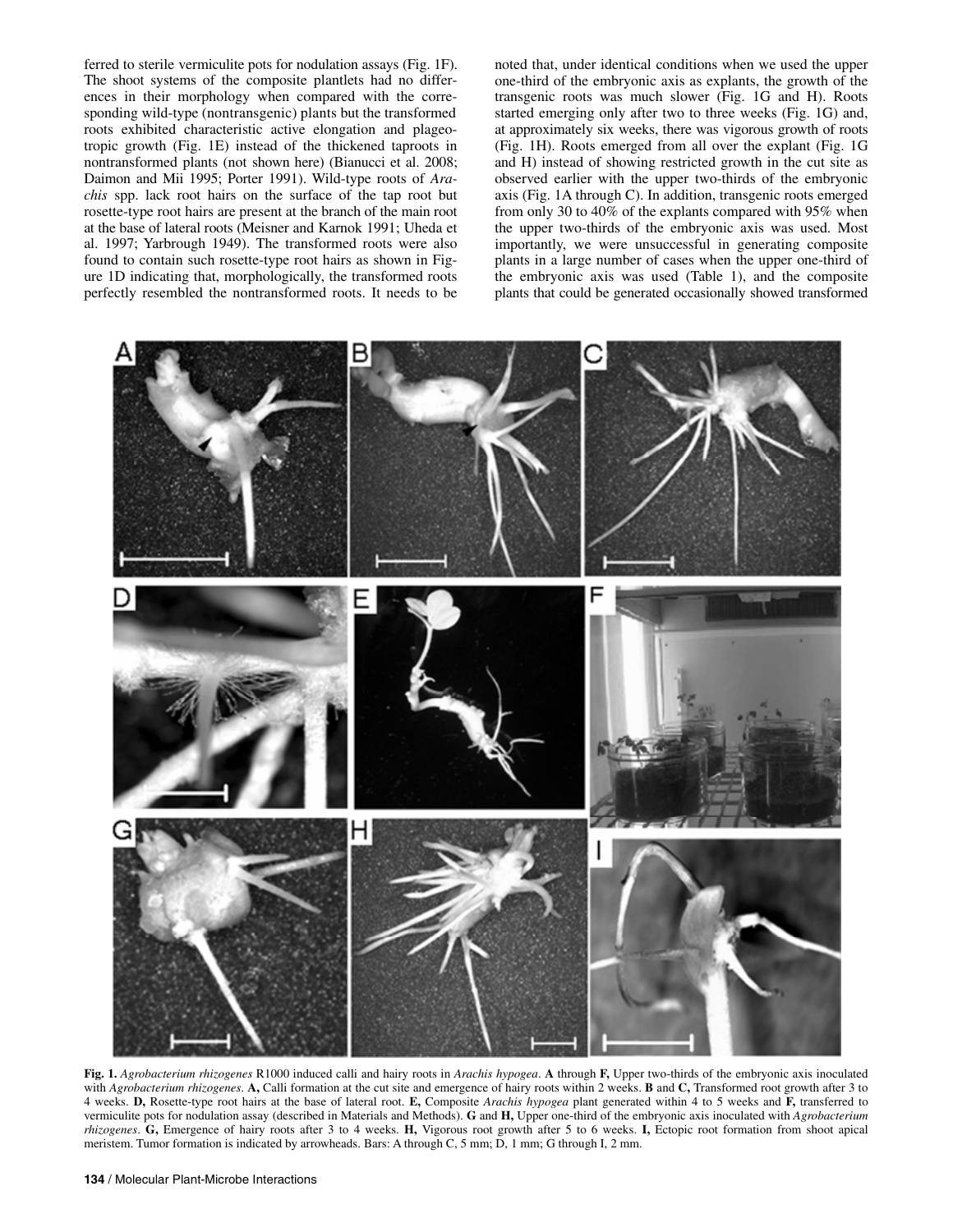roots ectopically emerging from the shoot apical meristem. (Fig. 1I). Therefore, we generated transformed roots and composite plants of *A. hypogea* from the upper two-thirds of the embryonic axis as explants for investigating the nodulation features of this plant. A list of botanical types and cultivars of *A. hypogea* of different origin where our transformation procedure has been tested to be successful is shown in Table 2.

## **Expression of transgenes in the transformed roots of** *A. hypogea.*

To verify root transformation via cotransfer and expression of the reporter genes, we have used both bacterial GUS and the jellyfish GFP. For GUS expression, we used *Agrobacterium rhizogenes* R1000 strain carrying the binary vector pCAMBIA 2301 with a 35S-GUS intron marker construct. Within two weeks, almost 70% of the explants with transgenic roots had one or more GUS-positive cotransformed root (Fig. 2A). Expression of glucuronidase activity ensured nuclear integration of the transgene in the plant cells because presence of an intron prevented GUS expression from residual free-living, coinhabiting *A. rhizogenes* cells. The 35S-driven GUS expression pattern in uninoculated *Arachis* spp. roots was primarily observed in vascular tissues and root tip and, to a lesser extent, in the root cortex (Fig. 2A and B, indicated by arrows).

We also examined the efficiency of the transformation procedure for *Arachis* spp. by screening for cotransformation events using *A. rhizogenes* R1000 derivatives with binary vector pK7WGF2, which expresses eGFP under 35S promoter. Two weeks after infection, more than 80% of roots were found to be GFP positive, and GFP expression was uniformly present in the roots (Fig. 2C). The rosette-type root hairs at the site of emergence of lateral roots also show strong GFP fluorescence (Fig. 2D). In addition, these cotransformation experiments

were also successfully done using a similar binary vector pK7GWIWG2D(II). The binary vector pK7GWIWG2D(II) is used for silencing target genes and the vector backbone delivers a hairpin RNA for the *ccdb* gene, the corresponding sequence being absent in plant cells. Double-stranded (ds)RNAs are occasionally reported to elicit sequence-nonspecific PTGS; therefore, it was important to check the health of the transformed roots with this vector to eliminate such possibilities. Our results have shown that there was no phenotypic difference between the composite plants generated by transformation with pK7WGF2 and pK7GWIWG2D(II), clearly showing that the backbone dsRNA in the pK7GWIWG2D(II) vector had no deleterious effect on the health of the composite plants (data not shown).

## **Molecular characterization of the transformed roots.**

To understand the molecular integrity of the transformed roots, we have chosen to check the expression of two genes that are required for both nodulation and mycorrhization, indicating their importance in root microbe symbiosis (Oldroyd and Downie 2006). These two genes code for SymRK and CCaMK, respectively. Quantitative reverse-transcriptase polymerase chain reaction (RT-PCR) analysis indicated the expression level of these two symbiotic marker genes (AhSymRK: accession number EU982408 and AhCCaMK: accession number EU395429) to be comparable in the nontransformed and the transformed roots, indicating molecular competence of these roots for nodulation (Fig. 3A). The data was normalized with the expression level of AhActin (accession number EU982407). The stable introduction and successful expression of the transformation marker *rolB* and the cotransformation marker GFP in the composite plants was confirmed by RT-PCR (Fig. 3B).

| Table 2. Agrobacterium rhizogenes-mediated transformation of Arachis hypogea cultivars with the binary vector pCAMBIA2301 <sup>a</sup> |  |  |
|----------------------------------------------------------------------------------------------------------------------------------------|--|--|
|----------------------------------------------------------------------------------------------------------------------------------------|--|--|

| <i>Arachis spp.</i> (ICRISAT no.) | Region               | Total no. of explants inoculated (composite plants) | Composite plant $(\%)$ | Roots per plant <sup>b</sup> |
|-----------------------------------|----------------------|-----------------------------------------------------|------------------------|------------------------------|
| A. fastigiata (ICG 332)           | Brazil               | 25(20)                                              | 81                     | $8 \pm 1$                    |
| A. <i>vulgaris</i> (ICG 4729)     | China                | 25(22)                                              | 88                     | $7 \pm 4$                    |
| A. peruviana (ICG 10036)          | Peru                 | 25(18)                                              | 72                     | $6 \pm 2$                    |
| A. hypogea                        |                      |                                                     |                        |                              |
| Spanish bunch (ICG 3700)          | Nigeria              | 25(19)                                              | 78                     | $8 \pm 2$                    |
| Valencia (ICG 2716)               | <b>United States</b> | 25(20)                                              | 81                     | $7 \pm 3$                    |
| Virginia bunch (ICG 6284)         | Honduras             | 25(19)                                              | 78                     | $8 \pm 2$                    |
| Virginia runner (ICG 5262)        | Zambia               | 25(22)                                              | 90                     | $6 \pm 3$                    |

a Ten plants were tested.

b Number of cotransformed β-glucuronidase-positive hairy roots per composite plant 6 weeks after infection.



**Fig. 2.** Expression of cotransformation markers β-glucuronidase (GUS) and enhanced green fluorescent protein (eGFP) expression in 2- to 4-week-old transgenic roots of *Arachis hypogea*: **A** and **B,** GUS expression in transgenic roots. Arrowhead indicates high GUS expression in root tips, vascular tissues, and during root emergence from the globular calli. **C,** Transgenic roots showing GFP fluorescence. **D,** Rosette-type root hairs at lateral root base shows GFP fluorescence. Bars: A through C, 1 mm; D, 0.5 mm.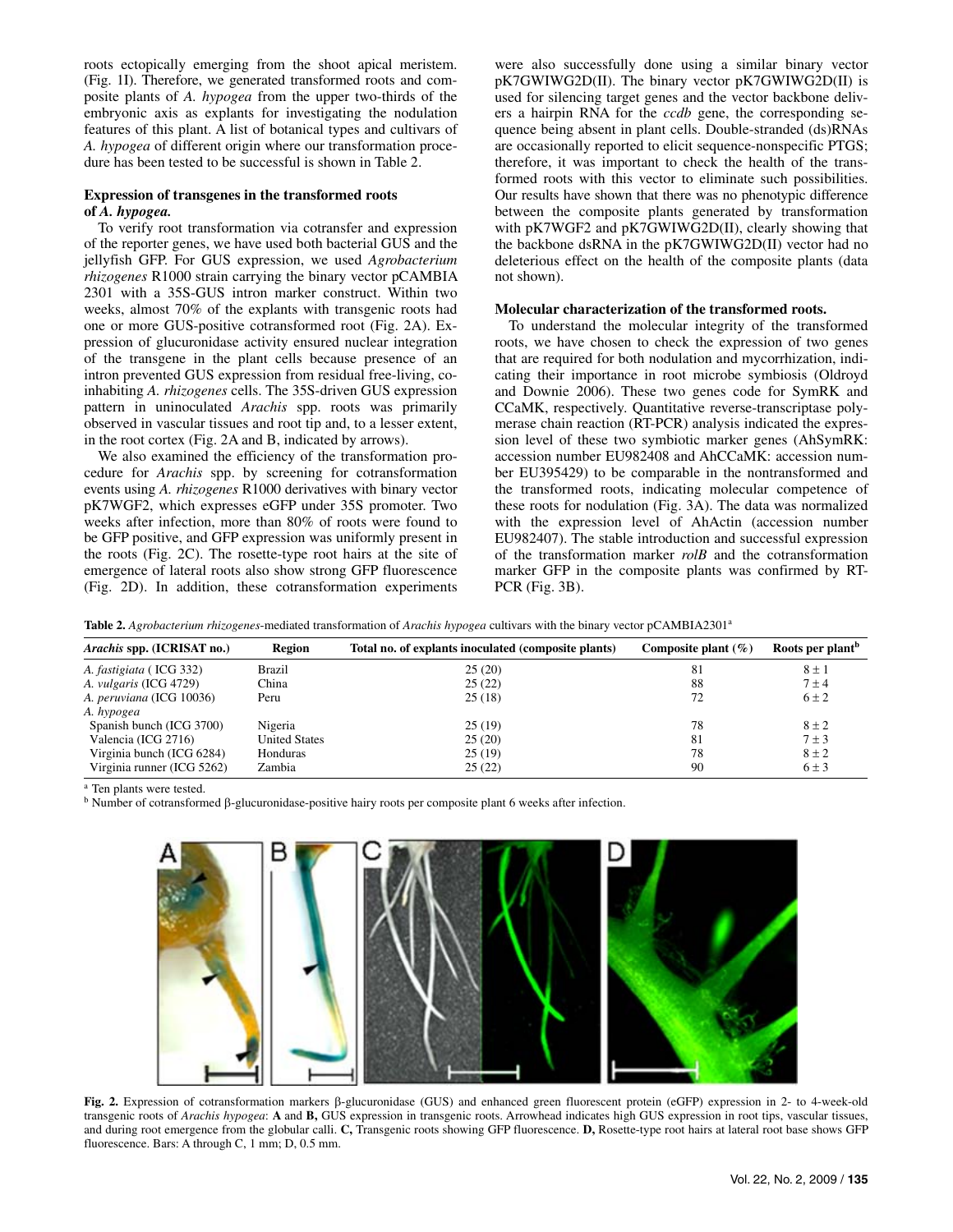#### **Transformed roots of** *Arachis hypogea* **nodulates efficiently.**

Four to five weeks after transformation with *Agrobacterium rhizogenes* R1000 carrying the binary vectors pK7WGF2, pK7GWIWG2D(II), or pCAMBIA 2301, the hairy roots in the *Arachis* spp. composite plants were inoculated with *Bradyrhizobium* sp. (*Arachis*) strain NC92 (Gillette and Elkan 1996). Within three weeks after infection (WAI), the composite plants developed spherical nodules, the nodulation kinetics being slightly delayed (3 to 4 days) compared with what was observed for nontransformed wild-type plants. Almost 90% of the transformed roots expressing either GFP or GUS effectively nodulated (Fig. 4A through D). The number of nodules in the mature plant (8 WAI) was higher in transformed roots, ranging from 100 to 180 compared with 80 to 120 in the wildtype roots which are averaged from 25 plants of each kind. This is consistent with the fact that nodulation in *Arachis* spp. occurred on sites of lateral root emergence and such sites are numerous in transgenic roots for increased branching compared with control untransformed roots (Fig. 4E). Similar to the nontransgenic nodules, almost all the nodules in the transformed roots were spherical determinate type (Fig. 4F). However, in almost all the transgenic plants, 2 to 3% of the nodules contained nodular roots (Fig. 4G). Half-sectioned transformed nodules revealed the central infected zone with red pigmentation of leghemoglobin, which is characteristic for nitrogen-fixing nodules (Fig. 4H). Acetylene reduction assay also indicated the functional efficacy of the transformed nodules to be similar to the nontransformed nodules (data not shown). The distribution of 35S promoter-driven expression of cotransformation markers GFP and GUS was similar in the mature nodules. Both GFP fluorescence (Fig. 4I and L) and GUS staining (Fig. 4J and K) was positive in the central invaded zone and the vascular bundles but absent in the peripheral uninvaded cells. GFP fluorescence had very low intensity and could be detected only with high laser power in a confocal microscope (described below). Because 35S-driven GUS expression was strong in the invaded region of the nodule, low fluorescence of GFP was not due to silencing of the promoter. Rather, it indicates quenching of the GFP fluorescence in the invaded region, as reported earlier (Auriac and Timmers 2007; Estrada-Navarrete et al. 2006; Govindarajulu et al. 2008).

The anatomy of the nodules from transformed roots is shown by several cell-permeant nucleic-acid-staining fluorophores such as 4′,6-diamidino-2-phenylindole (DAPI), SYTO9, and propidium iodide (PI) (Fig. 4M through R). The tissue organization was aeschynomenoid where there were no uninfected cells in the infected nodule central zone (Fig. 4M



**Fig. 3.** Molecular characterization of the transformed roots: **A,** Quantification of symbiotic marker genes calcium and calmodulin-dependent protein kinase (CCaMK) and symbiotic receptor kinase (SymRK) mRNA levels in transformed (4-week-old) and nontransformed (1-week-old) roots. Relative transcript abundance was determined by quantitative reverse-transcriptase polymerase chain reaction (RT-PCR) and normalized against *AhACTIN*, which is constitutively expressed in roots. **B,** Proper genomic integration and transcription of transformation markers is demonstrated by amplification of the transformation and co-transformatin markers *rolB* (438 bp) and green fluorescent protein (GFP) (350 bp), respectively, by RT-PCR; Molecular-weight marker sizes are indicated to the left.

and N). There was no endodermis layer separating the outer cortex and the inner parenchymal cortex (Fig. 4M). This common endodermis is recognized as an advanced feature, present only in certain species of the subfamily Papilionoideae (Boogerd and Rossum 1997). The peripheral vascular bundles in the nodule cortex were surrounded by vascular endodermis (Fig. 4M). In the infected zone, cells are tightly packed without intercellular air spaces (Fig. 4N). Fluorescence of SYTO9 has been reported to be quenched in the invaded region earlier (Auriac and Timmers 2007). In *Arachis* nodules, SYTO9 fluorescence was very strong and was detected using a very lowpower laser that failed to detect any fluorescence from the cotransformation marker GFP (Fig. 4L and O). Infected cells in the transgenic nodules are filled with spherical symbiosomes as indicated by both confocal (DAPI, PI, and SYTO9 staining) and scanning electron microscopy (Fig. 4P through S). This is exactly similar to what has been observed with nontransformed standard nodules (data not shown). However, this is in contrast to *Medicago, Pisum*, and *Phaseolus* spp. (Estrada-Navarrete et al. 2006; Mergaert et al. 2006), where the symbiosomes were observed to be of elongated shape. Whereas DAPI and PI stained the nucleic acid material of the symbiosomes (Fig. 4P and Q), SYTO9 distinctively stained the symbiosome membranes (Fig. 4R). The reason for SYTO9 staining the symbiosome membranes remains unclear; however, it can be used as an effective tool for observing symbiosomes in *Arachis* nodules.

## **Choice of symbionts by the composite plants was identical to the wild-type plants.**

16S rDNA profiling was done for the infected zone metagenome in the nodules developed in composite plants grown in natural soil. In total, 75 rDNA clones were analyzed for generating a representative profile. From the metagenome of the infected zone of five randomly picked nodules collected from five composite plants, 25 clones were analyzed, and three such sets gave a total of 75 clones. Representation of rDNA from *Bradyrhizobia* spp. compared with mitochondrial rRNA (EU982414) and plastid rRNA (EU982406) were 82.6, 12, and 5.3%, respectively (Fig 5A). Five different *Bradyrhizobia* spp. named uncultured *Bradyrhizobia* sp. *Arachis* 1 to 5, with accession nos. EU982409, EU982410, EU982411, EU982412, and EU982413, had a representation of 25.8, 8, 35.4, 6.5, and 24%, respectively, which showed 91 to 98% identity with *Bradyrhizobia* spp. reported in the database. From our 16S rDNAbased phylogenetic analysis, it is apparent that the bradyrhizobial sequences identified by us form two distinct clusters belonging to group II bradyrhizobia that includes *Bradyrhizobium japonicum* and BTAi1 and are distant from *B. elkani*, a member of group I bradyrhizobia (Kwon et al. 2005) (Fig. 5B). The uncultured *Bradyrhizobia* sp. *Arachis* 1 to 5 identified in *Arachis* nodules appear to be relatively closer to the point of divergence of the genera *Bradyrhizobium* and *Rhizobium.* Similar analysis was performed with wild-type plants under identical conditions, where the representation of the bradyrhizobial sequences were identical to what has been obtained with the composite plants (data not shown). These data clearly reflect that the choice of the symbiont of the composite plants remain unchanged after being transformed.

## **DISCUSSION**

Investigation of crack invasion has so far been undertaken with *S. rostrata*, which adapts to this mode of bacterial entry under submerged growth conditions but resorts to formation of IT for ultimate cortical colonization (Goormachtig et al. 2004b). In contrast, in *Arachis* spp., IT are not formed for epidermal invasion or for cortical invasion or nodular dissemination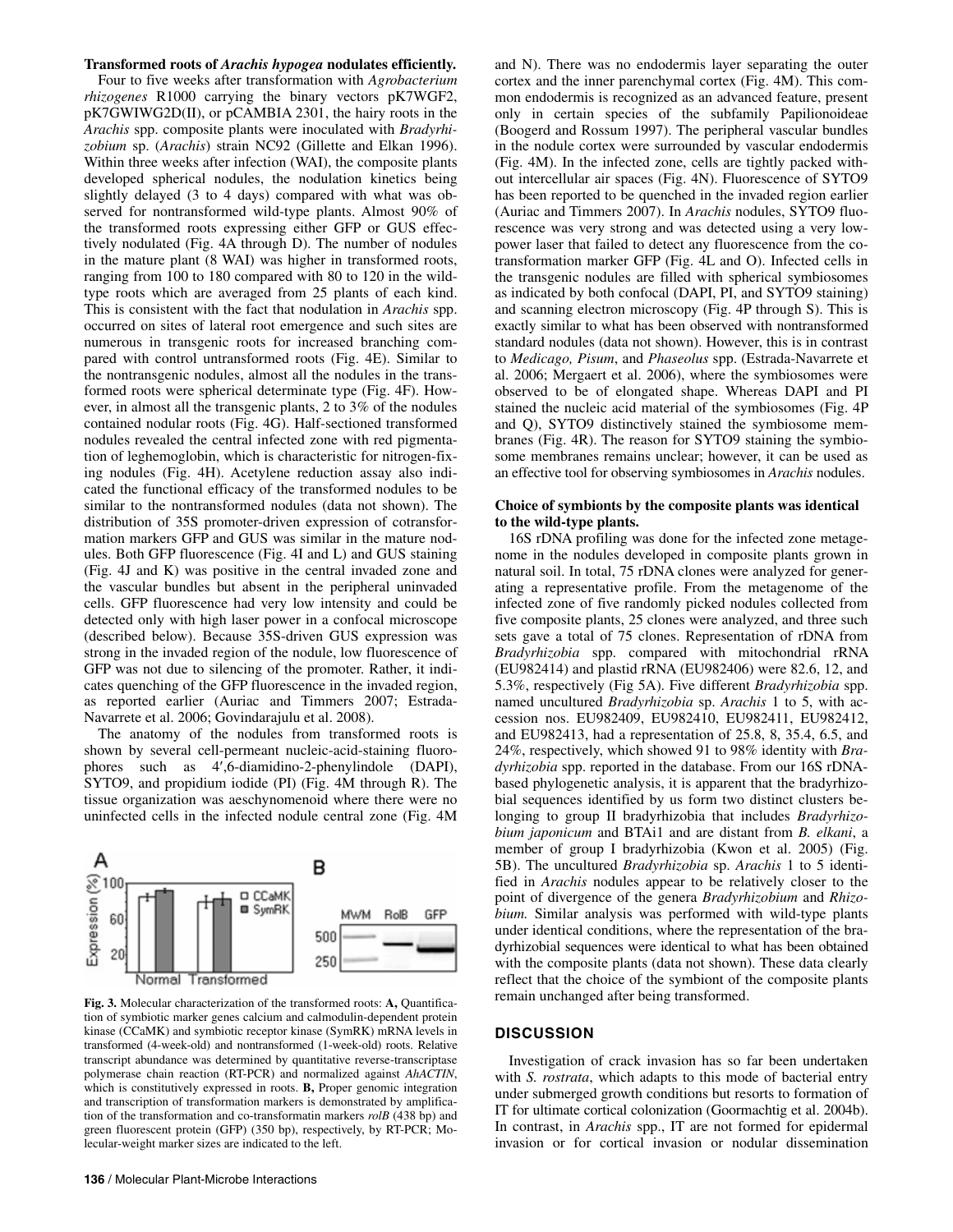

**Fig. 4.** Characterization of transformed nodules of *Arachis hypogea*: **A** and **B,** β-Glucuronidase (GUS) and **C** and **D,** enhanced green fluorescent protein (eGFP) cotransformed mature transgenic root nodules 3 and 6 weeks after infection (WAI), respectively, with *Bradyrhizobium* spp. (*Arachis*) strain NC92. **E,**  Transgenic roots with mature root nodules at 8 WAI. **F,** Standard nodules. **G,** Nodules with apical nodular roots, indicated by an arrow. **H** through **J,** Halfsectioned transformed nodules showing red coloration of leghaemoglobin, eGFP, and GUS expression. **K** through **R,** Longitudinal section of nodules expressing **K,** GUS; **L,** eGFP; **M, N,** and **P,** stained with 4′,6-diamidino-2-phenylindole; **O** and **R,** stained with SYTO9; **Q,** stained with PI. **S,** Scanning electron micrograph of nodules showing spherical symbiosomes. Infected zone (iz), uninfected zones (uiz), endodermis (E), nucleus (N), and vascular bundle (v) are indicated. Bars: A through D, 1 mm; F, G, and J, 0.5 mm; H, I, and K, 0.2 mm; L, M, and O, 100 μm; N, P, Q, and R, 10 μm; and S, 5 μm.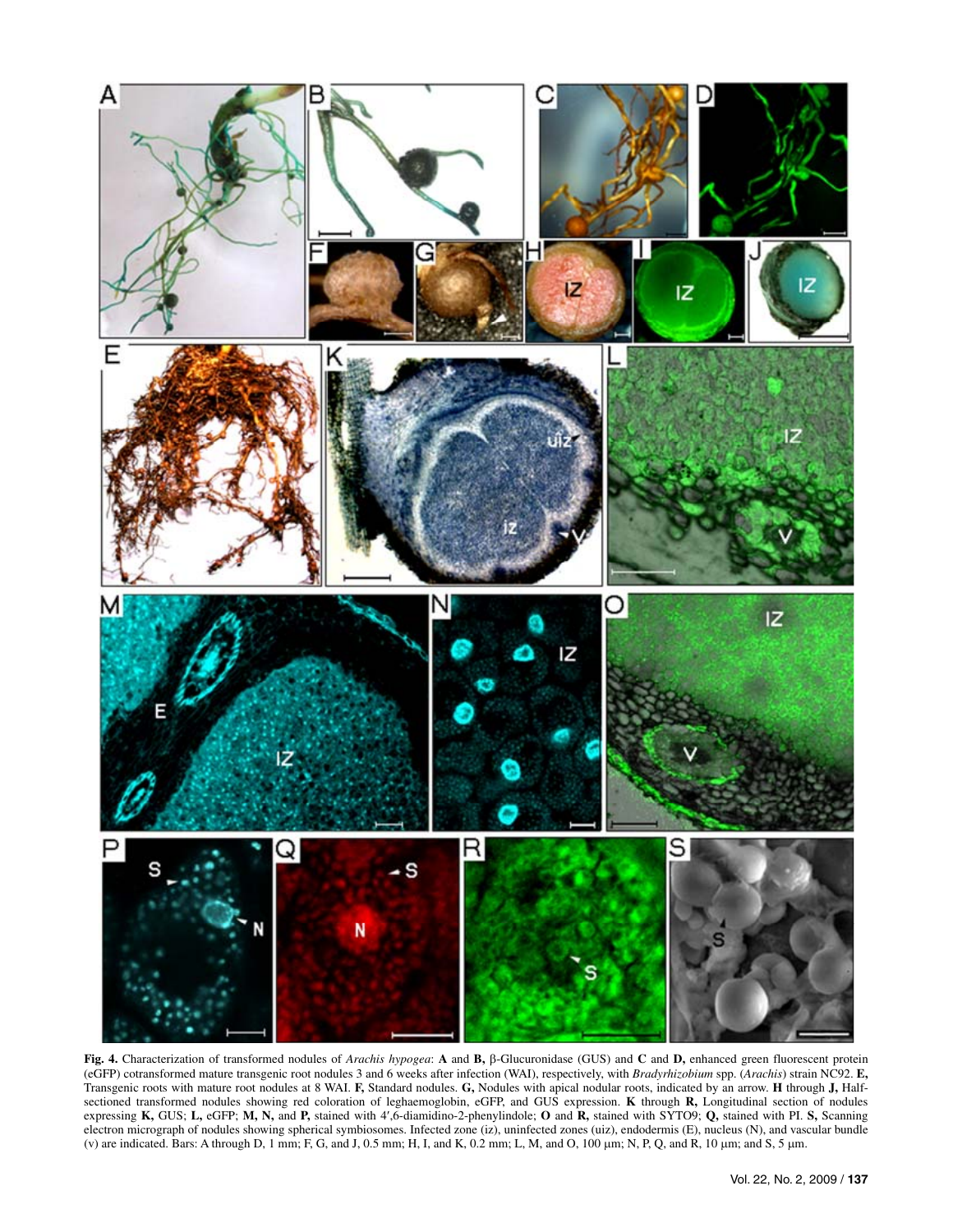(Boogerd and Rossum 1997; Chandler 1978). Apart from having a nonclassical rhizobial invasion strategy, *Arachis* spp. also have a distinguishing aeschynomenoid nodule morphogenesis program, where the core infected zone is not interspersed with uninfected cells (Boogerd and Rossum 1997). It is interesting to note that aeschynomenoid nodulation is always associated with crack invasion, though the reverse is not true (Goormachtig et al. 2004a). The fact that nod factor is indispensable for crack invasion in *S. rostrata* (D'Haeze et al. 1998) and dispensable in at least two aschynomene plants (Giraud et al. 2007) that are taxonomically related to *Arachis* spp. clearly indicates that there may be major differences in the molecular mechanisms of rhizobial invasion and nodule organogenesis, even among legumes that are adapted to crack invasion.

An efficient transformation procedure was crucial for undertaking investigation of nonclassical nodulation features of *Arachis hypogea*. Therefore, we have developed a fast, reproducible, and efficient transformation procedure for this plant using *Agrobacterium rhizogenes*-R1000 strain (agropine type) harboring the pRiA4b plasmid. Depending on whether we used the upper two-thirds or upper one-third of the embryonic axis as explant, there was significant difference in the efficiency of composite plant generation (Table 1; Fig. 1). In both cases, the efficiency to generate cotransformed roots (above 80%) was similar to cotransformation frequencies reported for other *A. rhizogenes*-transformed legumes (Boisson-Dernier et al. 2001; Estrada-Navarrete et al. 2006; Quandt et al. 1993; Stiller et al. 1997; Stougaard et al. 1987, Van de Velde et al. 2003). However, in the later case, with the upper one-third embryonic axis as explant, the shoot had slow growth kinetics giving inconsistent and poor generation of composite plants. In contrast, the upper two-thirds of the embryonic axis was highly consistent in generating transformed roots and composite plants and was used for our nodulation experiments (Fig. 1). The procedure has been tested for several *Arachis hypogea* cultivars where it was equally successful (Table 2).

Cotransformation was monitored by the expression of two marker genes, GUS and eGFP, under the constitutive 35S *Cauliflower mosaic virus* promoter. The pCAMBIA2301 binary vector contains the *Escherichia coli* gusA with an intron from the castor bean catalase gene inside the coding sequence to ensure that expression of glucuronidase activity is derived from eukaryotic cells. Therefore, GUS expression ensured proper integration of the transformed genes. In uninoculated *Arachis*  roots, 35S-driven *gus* expression was primarily in vascular tissues and the root tip (Fig. 2A and B), which matched with the patterns published earlier for other systems (Martirani et al. 1999; Stiller et al. 1997; Van de Velde at al. 2003). RT-PCR-

based amplification of *rol*B and GFP from transformed roots further confirmed successful integration of the T-DNA and the marker genes (Fig. 3B). Quantitative RT-PCR indicated that expression of CCaMK and SymRK, two symbiotic markers, were similar in the wild-type and the transformed roots, indicating similar symbiotic competence of the transformed roots (Fig. 3A). Distribution of 35S-driven expression of cotransformation markers GUS and GFP was similar in the nodule tissue. They were detected in the central infected region and in the vascular bundles in the peripheral uninvaded zone (Fig. 4I through L ). The 35S promoter had been demonstrated to be active in the invaded cells of the infected zone in the case of *Sesbania* spp. (Van de Velde et al. 2003), soybean (Govindarajulu et al. 2008), and *Phaseolus* spp. (Estrada-Navarrete et al. 2006) but, in several other plants, the 35S expression was restricted only to the noninvaded cells of the nodule tissue; for example, *V. hirsuta* (Quandt et al. 1993), *M. sativa* (Samac et al. 2004), and *M. truncatula* (Auriac and Timmers 2007). In *Arachis* nodules, GFP fluorescence was significantly low, detectable only by powerful laser excitation. This appears to be due to fluorescence quenching rather than 35S promoter inactivity because GUS expression driven by the same promoter in the same tissue was normal. Such quenching of GFP fluorescence in invaded cells has been reported earlier (Auriac and Timmers 2007). We have successfully used other fluorophores, such as SYTO9 (Auriac and Timmers 2007; Haynes et al. 2004) for staining the invaded zone or DAPI and PI (Limpens et al. 2005) for investigating the symbiosome distribution in the infected cells of the transgenic *Arachis* nodule (Fig. 4M and N).

The *Arachis* nodules are of determinate aeschynomenoid type (Boogerd and Rossum 1997). For more than 97% of the transgenic nodules, there were no differences in morphology and development when compared with wild-type nodules. However, consistently, 2 to 3% of the transgenic nodules were found to bear nodular roots which was never observed in wildtype plants (Fig. 4G). Even in the natural soil where the wild type and the composite plant was invaded and colonized by a similar contingent of symbiont (Fig. 5), the transformed plant developed 2 to 3% of nodules with apical root growth. Because nodular roots are never seen in wild-type nodules of *Arachis* spp., it is the transforming principles in the *rol* genes in *Arachis* transgenic ("hairy") roots that appear to have influenced the hormonal landscape inside the nodules to cause such a developmental response. Similar observations were reported by Akasaka and associates (1998), too, where transformation was carried out by *Agrobacterium rhizogens* MAFF-02-10266 (mikimopine type) containing the plasmid pRi1724 compared with *A. rhizogens* R1000 (agropine type) containing plasmid



**Fig. 5.** 16S rDNA profile for the infected zone metagenome of nodules developed in composite plants grown in natural soil. **A,** No of clones representing the 16s rDNA from mitochondria, plastid, and uncultured *Bradyrhizobium* sp. (*Arachis*) (1 to 5). **B,** Phylogenetic tree of the members of the *Rhizobiaceae.* Tree was generated based on a CLUSTALW alignment and then using Maximum parsimony method (MEGA). Numbers above the branches represent the percentages of 1,000 bootstrap replications.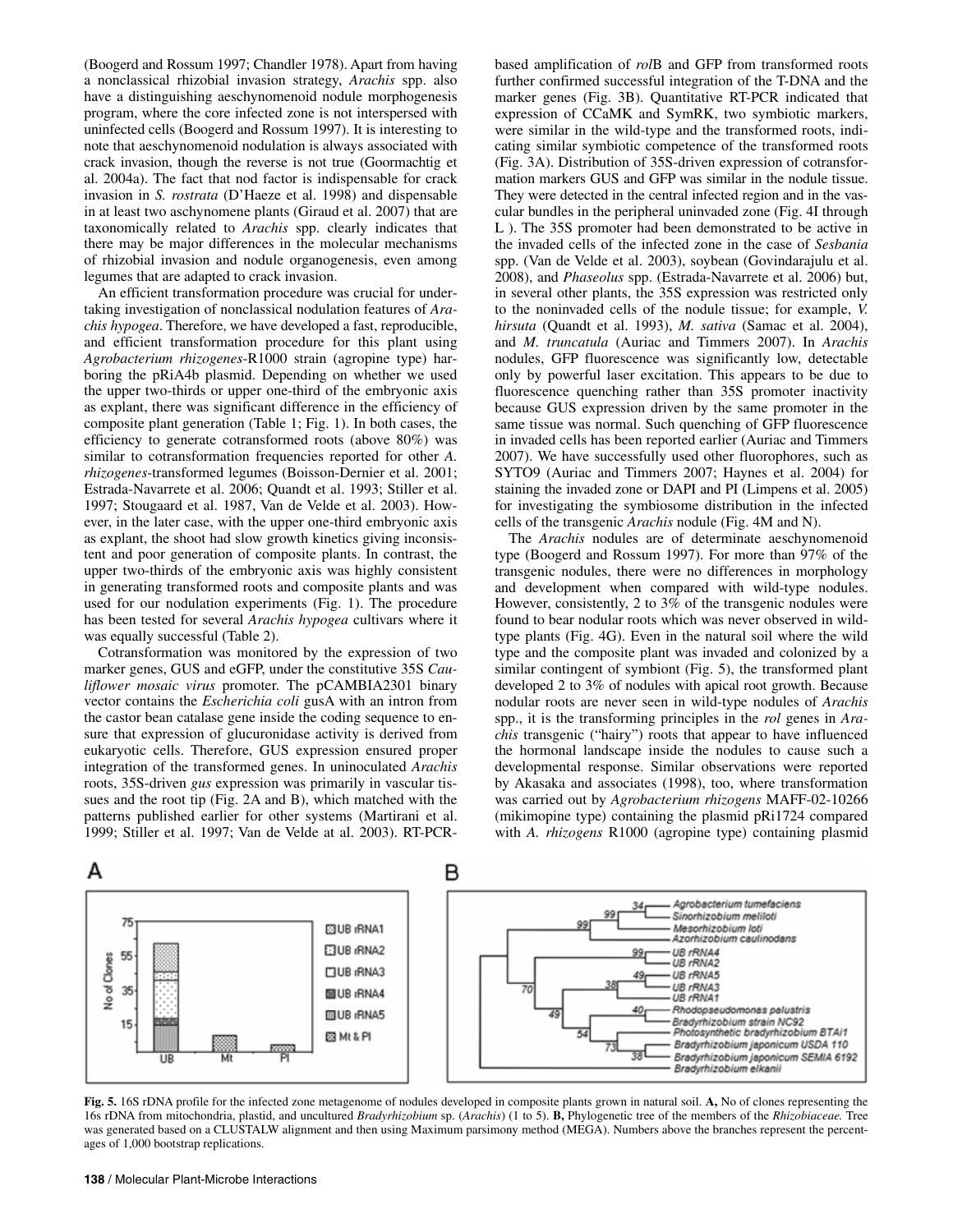pRiA4b, used by us. This indicates that, regardless of the *Agrobacterium* strain that is used for transformation, transformed nodules develop this ability to generate apical roots. It is interesting to note that nodules formed by actinomycetes normally feature nodular roots (Gherbi et al. 2008). Thus, the unusual structures in the transgenic *Arachis* nodules may not be aberrant structures but may, in fact, represent a part of a spectrum of form in symbiotic nodules formed by the nodulating eurosids (Dudley et al. 1987). Similar morphological alterations of transformed root nodules in soybean have been previously reported by Bond and Gresshoff (1993), where multiple active meristems caused the soybean nodules to become elongated and branched, resembling indeterminate nodules of *Pisum sativum* and *M. truncatula*.

In summary, a reproducible and efficient transformation procedure for *Arachis* spp. has been developed. Despite the large genome and recalcitrance to transformation, investigation of the molecular mechanism of the nonclassical nodulation features of *Arachis* spp. by knocking down or overexpressing genes of interest can now be undertaken, which would contribute to our understanding of the molecular mechanism of rhizobial invasion and nodule formation in legumes of the aeschynomeneae tribe.

## **MATERIALS AND METHODS**

#### **Plants.**

Seed of *Arachis hypogea* JL-24 (a popular cultivar in India), *A. hypogea* Spanish bunch (ICG 3700), *A. hypogea* valencia (ICG 2716), *A. hypogea* Virginia bunch (ICG 6284), *A. hypogea* Virginia runner (ICG 5262), *A. fastigiata* (ICG 332), *A. vulgaris* (ICG 4729), and *A. peruviana* (ICG 10036) were obtained from the International Crop Research Institute for the Semi-Arid Tropics (ICRISAT; Andhra Pradesh, India).

#### **Strains and binary vectors.**

*Agrobacterium rhizogenes* R1000 was provided by C. Somerville of Standford School of Medicine, Department of Plant Biology. Binary vectors pK7WGF2/pK7GWIWG2D(II) and pCAMBIA2301 were purchased from the Department of Plant Systems Biology, Flanders Interuniversity Institute for Biotechnology, Ghent University, Belgium and CAMBIA, Canberra, Australia, respectively. Binary vectors were introduced into *A. rhizogenes* R1000 by the freeze-thaw method, as described by Höfgen and Willmitzer (1988). Culture of *A. rhizogenes* R1000 was grown in *Agrobacterium*-specific yeast extract broth medium at 28°C. Medium was purchased from Highmedia. *Bradyrhizobium* sp. (*Arachis*) NC92 (IC 7001) strain was obtained from ICRISAT.

## **Transformation with** *A. rhizogenes***.**

The embryonic axes of *Arachis hypogea* JL-24 dry seed were surface sterilized for 15 min with sodium hypochlorite solution (3% active chlorine) containing 0.01% Tween 20 and rinsed five times with sterile deionized water. *Agrobacterium rhizogenes* R1000 culture was prepared in liquid YEP media, resuspended in liquid MS basal medium, and incubated in the presence of acetosyringone at 10 mg/liter for 45 min. The embryonic axes were then co-cultivated with *Agrobacterium rhizogenes* and plated in half-strength MS medium (Highmedia) with kanamycin (USB, Cleveland ) at 25 mg/liter and acetosyringone (Sigma, Mumbai, India) at 10 mg/ml at 25°C in darkness.

## **Hairy root emergence and plant cultivation.**

At 10 to 12 days after inoculation, the plantlets were subcultured twice at 7-day intervals in solid half-strength MS medium containing carbenicillin at 100 mg/liter and kanamycin at 25 mg/liter and kept in darkness at 25°C for growth of hairy roots. Plantlets were then subjected to a normal photoperiod of 16 h of light and 8 h of darkness for 2 days and then the composite plants were potted in fresh sterile vermiculite for nodulation assays.

## **Nodulation of transgenic hairy roots and acetylene reduction assay.**

Composite plants were inoculated with *Bradyrhizobium* sp. (*Arachis*) NC92 culture grown in yeast extract mannitol medium. Plants were watered every 3 days with Hogland nitrogen-free medium (Uheda et al. 2001). Nodulation was quantified three weeks onward after inoculation. Nitrogen fixation of standard and transgenic hairy roots was assayed using nitrogenase acetylene reduction (Vessey 1994).

## **Cryosectioning of nodules for confocal microscopy.**

Sample preparation was done according to Haynes and associates (2004). Sections were prepared using a cryocutter (Leica, Ryswyk, The Netherlands) after fixing the sample in plastic resin (Leica). Sections of 5 to 20 μm were prepared and taken in polylysine (Sigma) coated slides, followed by rehydration and staining (when indicated) with DAPI (USB) or a Live/Dead bacteria staining kit (Invitrogen) for PI and SYTO9. Sections were mounted with Antifade Gold (Invitrogen).

#### **GUS and GFP expression and visualization.**

Histological assay for checking GUS gene expression was performed according to Jefferson and associates (1987). Briefly, hairy roots were vacuum infiltrated with 0.1 M sodium phosphate buffer containing 0.25% sodium dodecyl sulfate (SDS) and 1 mM X-Gluc and then incubated for 12 h at 37°C. Expression of GUS and GFP in whole tissues or half-sectioned nodules were analyzed by light and fluorescence stereomicroscopy, respectively. Cryosections of transgenic nodules were analyzed using a confocal microscope (ZEISS AXIOVERT equipped with a LSM510) Argon LASER with 488-nm laserline. GFP and SYTO9 fluorescence was imaged using the following settings: 488-nm LASER, HFT405/488, NFT490, BP505-550). Settings for PI were Argon 543-nm LASER, HFT488/543, NFT545, BP560-615 and, for DAPI, were Argon 405-nm LASER, HFT405/488, NFT490, BP420-480. Images were processed using Zeiss image browser version 4.2 and Adobe Photoshop CS2.

#### **Low-vacuum scanning electron microscopy sample preparation.**

Nodules were washed and fixed by a mixture of formalin, alcohol, and acetic acid and were then dehydrated by a series of alcohol-gradient steps. They were then transferred to 100% chloroform through a gradient of alcohol/chloroform (3:1, 1:1, and 1:3) mixtures at room temperature. Paraplast (Sigma) was dissolved in this chloroform at room temperature for embedding the tissue, and then incubated at 37 and 60°C for 24 h each. The sample was properly oriented before taking out the block to room temperature. Then, 20-μm sections were prepared using microtome (Reichert, Germany) and placed on suitably cut polylysine-coated slides. Paraplast was removed with four changes of Xylene (1 h each) and rehydrated. The slides were analyzed using a FEI Quanta-200 MK2 low-vacuum scanning electron microscope (Bal 1990).

## **RNA isolation and RT-PCR.**

RNA isolation, RT-PCR, and cloning were done as described by Raichaudhuri and associates (2006) and Nag and associates (2005). The following sets of forward:backward (fwd:bkwd) primers were used for the indicated genes: i) fwd, AhActin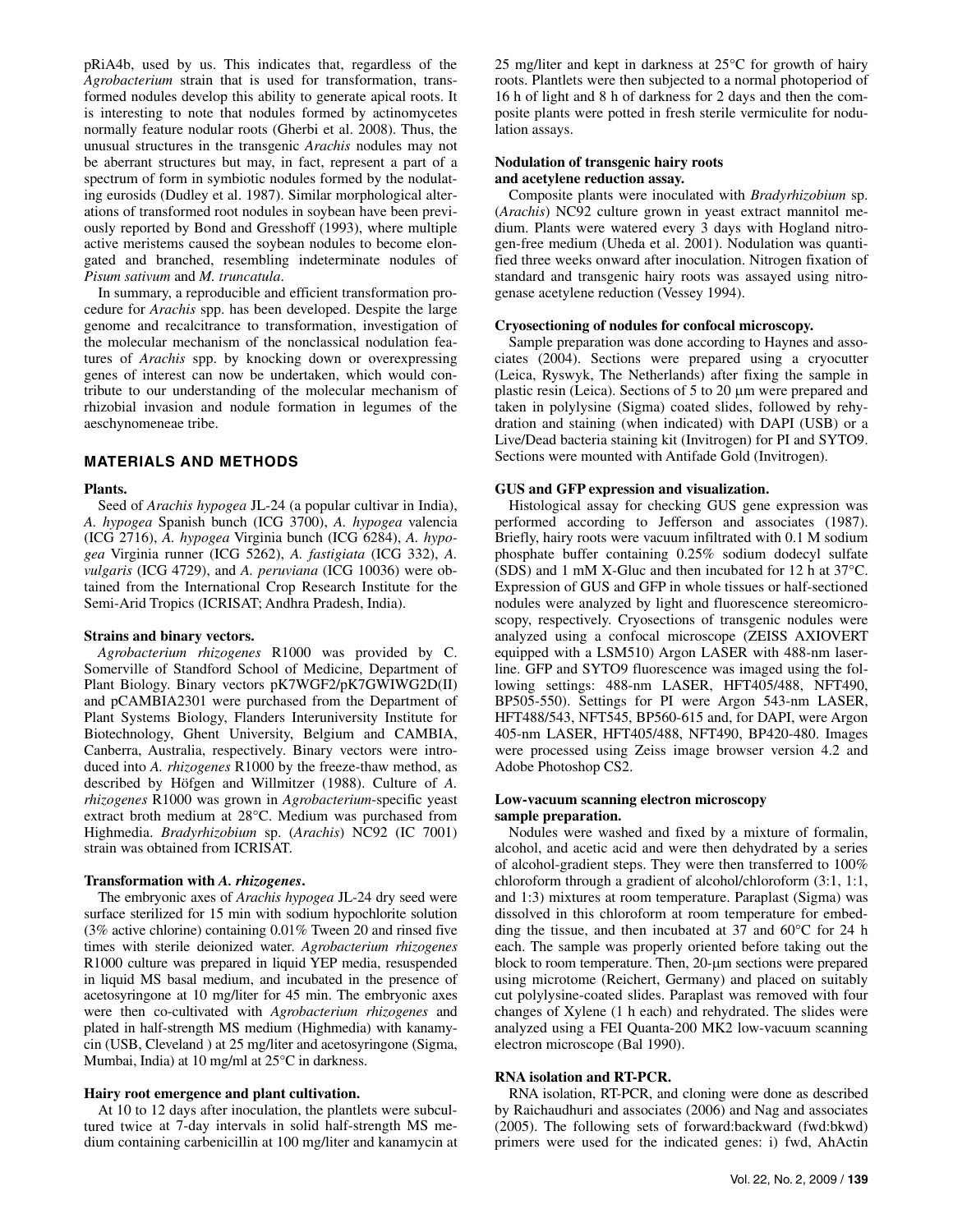5′GAAATGTGCCCCTTATCAGATATAC3' and bkwd, AhActin 5′GTTTGAGAGCATAGCGTGCTGTGCTG3′; ii) fwd, AhSymRK 5′ATACCTGTTGTACGACCACT3′ and bkwd, AhSymRK 5′ATGGAGAAGATCTGGCATCA 3′; iii) fwd, RolB 5′GCTCTTGCAGTGCTAGATTT 3′ and bkwd, RolB 5′GAAGGTGCAAGCTACCTCTC3′; iv) fwd, GFP 5′CCGGGGTGGTGCCCATCCTGGTC3′ and bkwd, GFP 5′ CCTTCAGCTCGATGCGGTTCACC 3'; and v) fwd, AhCCaMK 5′GCCAAAGATGTTCAAATGGACCCT 3′ and bkwd, AhCCaMK 5' CCTGAGACTTTCAATTTCCTCTTC 3' Clones were sequenced using BD-mixture (Applied Biosystems, India).

## **Real-time PCR.**

Approximately 200 ng of total RNA was reverse transcribed by using SuperScript II reverse transcriptase (Invitrogen, Carlsbad, CA, U.S.A.) and oligo(dT)17. Quantitative PCR was performed by using the SYBR Green PCR Master Mix (Applied Biosystems, Foster City, CA, U.S.A.). The primer sets for AhCCaMK, AhSymRK, and AhActin are indicated above. The PCR program consisted of 1 cycle at 95°C for 5 min, 40 cycles at 95°C for 10 s and 52°C for 30 s, ending with 1 cycle at 95°C for 1 min. The results were normalized with AhActin expression levels.

#### **Preparation of DNA from infected zone.**

Nodules were surface sterilized, treated with 0.25% SDS, and repeatedly washed with sterile distilled water. They were half sectioned and the infected zones were collected with a sterile needle, DNA was prepared according to standard protocol described by Sambrook and associates (1989). 16S rDNA was amplified by 5′-TAACACATGCAAGTCGAACG-3′ and 5′-ACGGGCGGTGTGTAC-3′ as forward and backward primer, respectively, cloned, and sequenced following standard protocol.

#### **Construction of phylogenetic tree.**

For the phylogenetic and molecular evolutionary analyses, the alignment was performed by using the CLUSTALW and Maximum Parsimony algorithms of *MEGA* version 4 (Tamura et al. 2007). The following sequences (with GenBank accession numbers in parentheses) were analyzed: uncultured *Bradyrhizobia* sp. *Arachis* 1 to 5 (EU982409, EU982410, EU982411, EU982412, and EU982413); *Mesorhizobium loti* (BA000012); *Bradyrhizobium* sp. (*Arachis*) strain NC92 (U12900); *Sinorhizobium meliloti* (AL591688); *Bradyrhizobium japonicum* SEMIA 6192(AY904772); *A. tumefaciens* (AB102735); *Azorhizobium caulinodans* (AP009384); *B. japonicum* USDA 110 (BA000040); *Bradyrhizobium* BTAi1 (CP000494); *Rhodopseudomonas palustris* (CP001096); and *B. elkanii* (AB272335).

#### **ACKNOWLEDGMENTS**

We thank C. Somerville of Standford School of Medicine, Department of Plant Biology for providing us with the *Rhizogenes* sp. strain R1000; ICRISAT for *Bradyrhizobium* NC92 strain and for their constant supply of excellent quality of *Arachis hypogea* seed (JL-24); D. J. Chattopadhyay of the Department of Biotechnology, Calcutta University, A. Pal of Bose Institute, S. Ghosh of the Department of Microbiology, Calcutta University, and U. Chatterji of the Department of Zoology for their technical support; B. P. Mishra of CFSL for giving us access to their facilities; S. Maika, S. Das, and J. Saha for their excellent technical support in microscopic studies; and S. C. Rudra and U. Sinharoy for transgenic plants maintenance. Financial support was provided by University Grants Commission program "University Potential for Excellence" UGC/191/UPE/07. S. Sinharoy acknowledges the Council of Scientific and Industrial Research, India, for fellowship 9/28(638)2004- EMR1.

# **LITERATURE CITED**

- Akasaka, Y., Mii, M., and Daimon, H. 1998. Morphological alterations and root nodule formation in *Agrobacterium rhizogenes*-mediated transgenic hairy roots of peanut (*Arachis hypogea* L.). Ann. Bot. 81:355- 362.
- Alazar, D., and Duhoux, E. 1990. Development of stem nodule in a tropical forage legume, *Aschynomene afraspera*. J. Exp. Bot. 41:1199-1206.
- Allen, O. N., and Allen, E. K. 1940. Response of the peanut plant to inoculation with rhizobia, with special reference to morphological development of the nodules. Bot. Gaz. 102:121-142.
- Auriac, M. C., and. Timmers, A. C. J. 2007. Nodulation studies in the model legume *Medicago truncatula*: Advantages of using the constitutive *EF1*α promoter and limitations in detecting fluorescent reporter proteins in nodule tissues. Mol. Plant-Microbe Interact. 40:1040-1047.
- Bal, A. K. 1990. Localization of plant lipids for light microscopy using pphenylenediamine in tissues of *Arachis hypogaea* L. Stain Technol. 65:91-94.
- Bal, A. K., Hameed, S., and Jayaram, S. 1989 Ultrastructural characteristics of the host-symbiont interface in nitrogen-fixing peanut nodules. Protoplasma 150:19-26.
- Barker, D. G., Bianchi, S., Blondon, F., Dattée, Y., Duc, G., Essad, S., Flament, P., Gallusci, P., Génier, G., Guy, P., Mue, X., Tourneur, J., Dénarié, J., and Huguet, T. 1990. *Medicago truncatula*, a model plant for studying the molecular genetics of the *Rhizobium*-legume symbiosis. Plant Mol. Biol. Rep. 8:40-49.
- Bhuvaneswari, T. W., Bhagwat, A., and Bauer, W. D. 1981. Transient susceptibility of root cells in four common legumes to nodulation by rhizobia. Plant Physiol. 68:1144-1149.
- Bianucci, E., Tordable, M. C., Fabra, A., and Castro, S. Importance of glutathione in the nodulation process of peanut (*Arachis hypogaea*). Physiol. Plant. 134:342-347.
- Boisson-Dernier, A., Chabaud, M., Garcia, F., Bécard, G., Rosenberg, C., and Barker, D. G. 2001. *Agrobacterium rhizogenes*-transformed roots of *Medicago truncatula* for the study of nitrogen-fixing and endomycorrhizal symbiotic associations. Mol. Plant-Microbe Interact. 6:695- 700.
- Bond, J. E., and Gresshoff, P. M. 1993. Soybean transformation to study molecular physiology. Pages 25-44 in: Plant Responses to the Environment. P. M. Gresshoff, ed. CRC Press, London.
- Boogerd, F. C., and Rossum, D. 1997. Nodulation of groundnut by Bradyrhizobium: A simple infection process by crack entry. FEMS (Fed. Eur. Microbiol. Soc.) Microbiol. Rev. 21:5-27.
- Catoira, R., Galera, C., de Billy, F., Penmetsa, R. V., Journet, E., Maillet, F., Rosenberg, C., Cook, D., Gough, C., and Dénarié, J. 2000. Four genes of *Medicago truncatula* controlling components of a nod factor transduction pathway. Plant Cell 12:1647-1665.
- Chandler, M. R. 1978. Some observations on infected nodules of *Arachis hypogea* L. by *Rhizobium*. J. Exp. Bot. 29:749-755.
- Cheon, C. I., Lee, N. G., Siddique, A. M., Bal, A. K., and Verma, D. P. S. 1993. Roles of plant homologues of Rab1p and Rab7p in the biogenesis of the peribacteroid membrane, a subcellular compartment formed *de novo* during root nodule symbiosis. EMBO (Eur. Mol. Biol. Organ.) J. 12:4125-4135.
- Daimon, H., and Mii, M. 1995. Plant regeneration and thiophen production in hairy root cultures of *Rudbeckia hirta* L. used as an antagonistic plant to nematodes. Jpn. J. Crop Sci. 64:650-655.
- D'Haeze, W., Gao, M., De Rycke, R., Montagu, M. V., Engler, G., and Holsters, M. 1998. Roles for azorhizobial nod factors and surface polysaccharides in intercellular invasion and nodule penetration, respectively. Mol. Plant-Microbe Interact. 10:999-1008.
- Díaz, C. L., Melchers, L. S., Hooykaas, P. J. J., Lugtenberg, B. J. J., and Kijne, J. W. 1989. Root lectin as a determinant of host-plant specificity in the *Rhizobium*-legume symbiosis. Nature 338:579-581.
- Díaz, C. L., Spaink, H. P., and Kijne, J. W. 2000. Heterologous rhizobial lipochitin oligosaccharides and chitin oligomers induce cortical cell divisions in red clover roots, transformed with the pea lectin gene. Mol. Plant-Microbe Interact. 13:268-276.
- Doyle, J. J., and Luckow, M. A. 2003. The rest of the iceberg. Legume diversity and evolution in a phylogenetic context. Plant Physiol. 131:900-910.
- Dudley M. E., Jacobs T. W., and. Long S. R. 1987. Microscopic studies of cell divisions induced in alfalfa roots by *Rhizobium meliloti.* Planta 171:289-301.
- Estrada-Navarrete, G., Alvarado-Affantranger, X., Olivares, J. E., Díaz-Camino, C., Santana, O., Murillo, E., Guillén, G., Sánchez-Guevara, N., Acosta, J., Quinto, C., Li, D., Gresshoff, P M., and Sánchez, F. 2006. *Agrobacterium rhizogenes* transformation of the *Phaseolus* spp.: A tool for functional genomics. Mol. Plant-Microbe Interact. 19:1385-1393.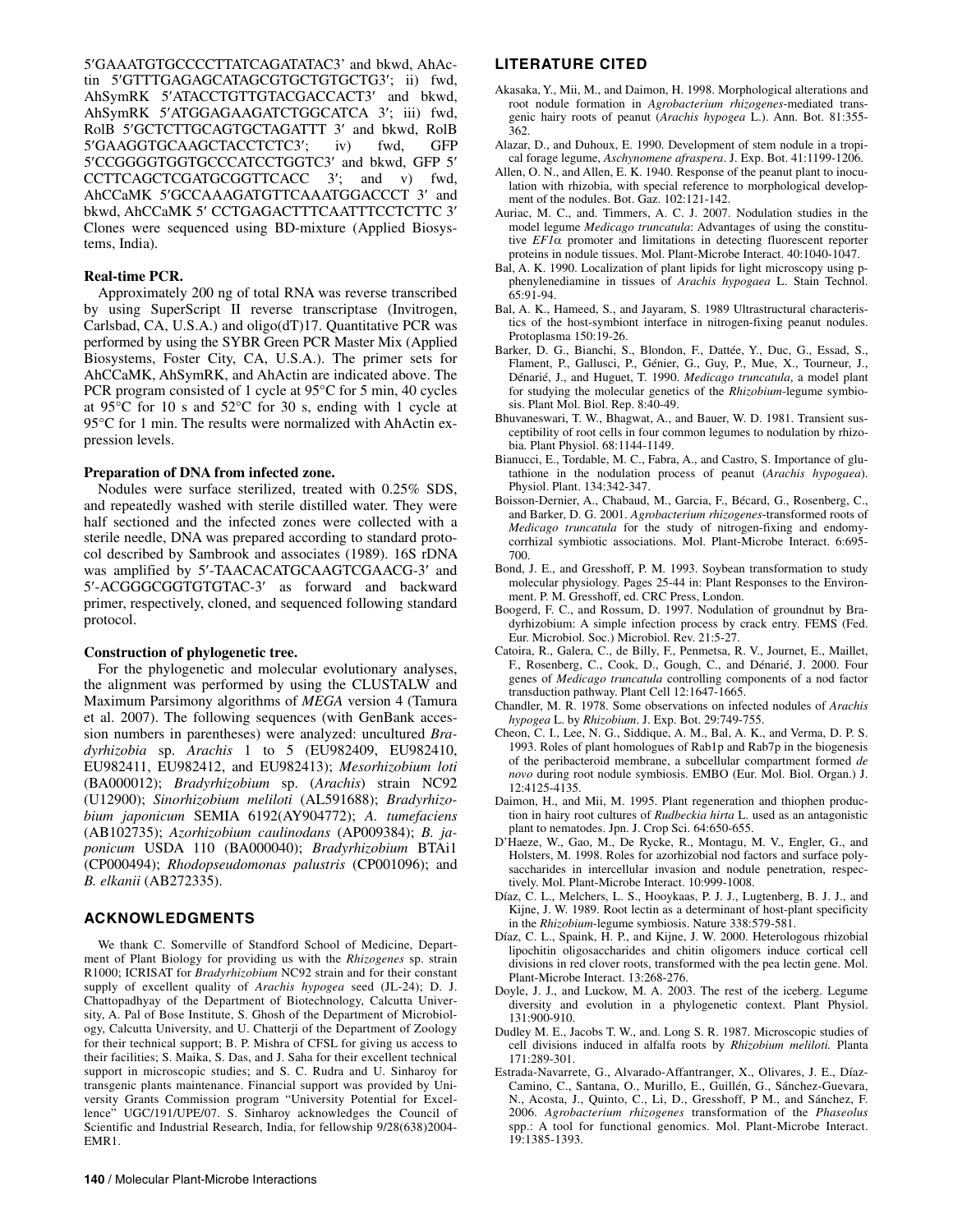- Fedorova, E. E., de Felipe, M. R., Pueyo, J. J., and Lucas, M. M. 2007. Conformation of cytoskeletal elements during the division of infected *Lupinus albus* L. nodule cells. J. Exp. Bot. 58:2225-2236.
- Geurts, R., and Bisseling, T. 2002. Rhizobium nod factor perception and signalling. Plant Cell S239-S249.
- Gherbi, H., Markmann, K., Svistoonoff, S., Estevan, J., Autran, D., Giczey, G., Auguy, F., Péret, B., Laplaze, L., Franche, C., Parniske, M., and Bogusz, D. 2008. SymRK defines a common genetic basis for plant root endosymbioses with arbuscular mycorrhiza fungi, rhizobia, and Frankia bacteria. Proc. Natl. Acad. Sci. U.S.A. 105:4928- 4932.
- Gillette, W. K., and Elkan, G. H. 1996. *Bradyrhizobium* (*Arachis*) sp. strain NC92 contains two *nodD* genes involved in the repression of *nodA* and a *nolA* gene required for the efficient nodulation of host plants. J. Bacteriol. 178:2757-2766.
- Giraud, E., Moulin, L., Vallenet, D., Barbe, V., Cytryn, E., Avarre, J.-C., Jaubert, M., Simon, D., Cartieaux, F., Prin, Y., Bena, G., Hannibal, L., Fardoux, J., Kojadinovic, M., Vuillet, L., Lajus, A., Cruveiller, S., Rouy, Z., Mangenot, S., Segurens, B., Dossat, C., Franck, W. L., Chang, W.-S., Saunders, E., Bruce, D. Richardson, P., Normand, P., Dreyfus, B., Pignol, D., Stacey, G., Emerich, D., Verméglio, A., Médigue, C., and Sadowsky, M. 2007. Legumes symbioses: Absence of Nod genes in photosynthetic bradyrhizobia. Science 316:1307- 1312.
- Gleason, C., Chaudhuri, S., Yang, T., Munoz, A., Poovaiah, B. W., and Oldroyd, G. E. D. 2006. Nodulation independent of rhizobia induced by a calcium-activated kinase lacking autoinhibition. Nature 441:1149- 1152.
- Goormachtig, S., Capoen, W., and Holsters, M. 2004a. Rhizobium infection: Lessons from the versatile nodulation behaviour of water-tolerant legumes. Trends Plant Sci. 9:518-522.
- Goormachtig, S., Capoen, W., James, E. K., and Holsters, M. 2004b. Switch from intracellular to intercellular invasion during water stresstolerant legume nodulation. Proc. Natl. Acad. Sci. U.S.A. 101:6303- 6308.
- Govindarajulu, M., Elmore, J. M., Fester, T., and Taylor, C. G. 2008. Evaluation of constitutive viral promoters in transgenic soybean roots and nodules. Mol. Plant-Microbe Interact. 21:1027-1035.
- Handberg, K., and Stougaard, J. 1992. Lotus japonicus, an autogamous, diploid legume species for classical and molecular genetics. Plant J. 2:487-496.
- Haynes, J. G., Czymmek, K. J., Carlson, C. A., Veereshlingam, H., Dichstein, R., and Sherrier, D. J. 2004. Rapid analysis of legume root nodule development using confocal microscopy. New Phytol. 163:661- 668.
- Hirsch, A. M, Lum, M. R., and Downie A. J. 2001. What makes the Rhizobia-legume symbiosis so special? Plant Physiol. 127:1484-1492.
- Höfgen, R., and Willmitzer, L. 1988. Storage of competent cells for *Agrobacterium* transformation. Nucleic Acids. Res. 16:20.
- Jefferson, R. A., Kavanagh, T. A., and Bevan, M. W. 1987. GUS-fusions: β-glucuronidase as a sensitive and versatile gene fusion marker in higher plants. EMBO (Eur. Mol. Biol. Organ.) J. 6:3901-3907.
- Jensen, J. S., Marcker K. A., Otten, L., and Schell, J. 1986. Nodule-specific expression of a chimaeric soybean leghaemoglobin gene in transgenic *Lotus corniculatus*. Nature 321:669-674.
- Kwon, S. W., Park, J. Y., Kim, J. S., Kang, J. W., Cho, Y. H., Lim, C. K., Parker, M. A., and Lee, G. B. 2005. Phylogenetic analysis of the genera *Bradyrhizobium, Mesorhizobium, Rhizobium* and *Sinorhizobium* on the basis of 16S rRNA gene and internally transcribed spacer region sequences. Int. J. Syst. Evol. Microbiol. 55:263-270.
- Lavin, M., Pennington, R. T., Klitgaard, B. B., Sprent, J. I., de Lima, H. C., and Gasson, P. E. 2001. The Dalbergioid legume (Fabaceae): Delimitation of a pantropical monophyletic clade. Am. J. Bot. 88:503- 533.
- Lavin, M., Herendeen, P. S., and Wojciechowski, M. F. 2005. Evolutionary rates analysis of Leguminosae implicates a rapid diversification of lineages during the tertiary. Syst. Biol. 54:574-594.
- Lee, N. G., Stein, B., Suzuki, H., and Verma, D. P. S. 1993. Expression of antisense nodulin-35 RNA in *Vigna aconitifolia* transgenic root nodules retards peroxisome development and affects nitrogen availability to the plant, Plant J. 3:599-606.
- Limpens, E., Mirabella, R., Fedorova, E., Franken, C., Franssen, H., Bisseling, T., and Geurts, R. 2005. Formation of organelle-like N2 fixing symbiosomes in legume root nodules is controlled by *DMI2*. Proc. Natl. Acad. Sci. U.S.A. 102:10375-10380.
- Markmann, K., Giczey, G., and Parniske, M. 2008. Functional adaptation of a plant receptor-kinase paved the way for the evolution of intracellular root symbioses with bacteria. PLoS Biol. 6:1-10.
- Martirani, L., Stiller, J., Mirabella, R., Alfano, F., Lamberti, A., Radutoiu, S. E., Iaccarino, M., Gresshoff, P. M., and Chiurazzi, M. 1999. T-DNA

tagging of nodulation- and root-related genes in *Lotus japonicus*: Expression patterns and potential for promoter trapping and insertional mutagenesis. Mol. Plant-Microbe Interact. 12:275-284.

- Meisner, C. A., and Karnok, K. J. 1991. Root hair occurrence and variation with environment. Agron. J. 83:814-818.
- Mergaert, P., Uchiumi, T., Alunni, B., Evanno, G., Cheron, A., Catrice, O., Mausset, A., Barloy-Hubler, F., Galibert, F., Kondorosi, A., and Kondorosi, E. 2006. Eukaryotic control on bacterial cell cycle and differentiation in the *Rhizobium*-legume symbiosis. Proc. Natl. Acad. Sci. U.S.A. 103:5230-5235.
- Nag, R., Maity, M. K., and DasGupta, M. 2005. Dual DNA binding property of ABA insensitive 3 like factors targeted to promoters responsive to ABA and auxin. Plant Mol. Biol. 59:819-836.
- Nag, R., Maity, M. K., Seal, A., Hazra, A., and DasGupta, M. 2006. Protein turnover in response to transient exposure to exogenous auxin is necessary for restoring auxin autotrophy in a stressed *Arachis hypogea* cell culture. Plant Cell Tissue Organ Cult. 84:17-26.
- Nambiar, P. T. C., Nigam, S. N., Dart, P. J., and Gibbons, R. W. 1983. Absence of root hairs in non-nodulating groundnut, *Arachis hypogaea* L. J. Exp. Bot. 34:484-488.
- Oldroyd, G. E. D., and Downie, J. A. 2004. Calcium, kinase and nodulation signalling in legumes. Nat. Rev. Mol. Cell Biol. 5:566-576.
- Oldroyd, G. E. D., and Downie, J. A. 2006. Nuclear calcium changes at the core of symbiosis signalling, Curr. Opin. Plant Biol. 9:351-357.
- Petit, A., Stougaard, J., Kühle, A., Marcker, K. A. and Tempé, J. 1987. Transformation and regeneration of the legume *Lotus corniculatus*: A system for molecular studies of symbiotic nitrogen fixation. Mol. Gen. Genet. 207:245-250.
- Porter, J. R. 1991. Host range and implications of plant infection by *Agrobacterium rhizogenes*. Crit. Rev. Plant Sci. 10:387-421.
- Quandt, H. J., Pühler, A., and Broer, I. 1993. Transgenic root nodules of *Vicia hirsuta*. A fast and efficient system for the study of gene expression in indeterminate-type nodules. Mol. Plant-Microbe Interact. 6:699- 703.
- Raichaudhuri, A., Bhattacharyya, R., Chaudhuri, S., Chakrabarti, P., and DasGupta, M. 2006. Domain analysis of a groundnut calcium-dependent protein kinase, nuclear localization sequence in the junction domain is coupled with nonconsensus calcium binding domains. J. Biol. Chem. 281:10399-10409.
- Samac, D. A., Tesfaye, M., Dornbusch, M., Saruul, P., and Temple, S. J. 2004. A comparison of constitutive promoters for expression of transgenes in alfalfa (*Medicago sativa*). Transgenic. Res. 13:349-361.
- Sambrook, J., Fritsch, E. F., and Maniatis, T. 1989. Molecular Cloning: A Laboratory Manual, 2nd ed. Cold Spring Harbor Laboratory Press, Plainview, NY, U.S.A.
- Seal, A., Hazra, A., Nag, R., Chaudhuri, S., and DasGupta, M. 2001. Exogenous auxin depletion renders an *Arachis hypogea* suspension culture sensitive to water loss without affecting cell growth Plant Cell Rep. 20:567-573.
- Sen, D., Weaver, R. W., and Bal, A. K. 1986. Structure and organisation of effective peanut and cowpea root nodules induced by rhizobial strain 32H1. J. Exp. Bot. 37:356-363.
- Sharma, K. K., and Anjaiah, V. V. 2000. An efficient method for the production of transgenic plants of peanut (*Arachis hypogaea* L.) through *Agrobacterium tumefacien*s-mediated genetic transformation. Plant Sci. 159:7-19.
- Sprent, J. I. 2007. Evolving ideas of legume evolution and diversity: A taxonomic perspective on the occurrence of nodulation. New Phytol. 174:11-25.
- Stiller, J., Martirani, L., Tuppale, S., Chian, R.-J., Chiurazzi, M., and Gresshoff, P. M. 1997. High frequency transformation and regeneration of transgenic plants in the model legume *Lotus japonicus*. J. Exp. Bot. 48:1357-1365.
- Stougaard, J., Abildsten, D., and Marcker, K. A. 1987. The *Agrobacterium rhizogenes* pRi TL-DNA segment as a gene vector system for transformation of plants. Mol. Gen. Genet. 207:251-255.
- Szczyglowski, K., and Amyot, L. 2003. Symbiosis, inventiveness by recruitment? Plant Physiol. 131:935-940.
- Tajima, R., Abe, J., Lee, O. N., Morita, S., and Lux, A., 2008. Developmental changes in peanut root structure during root growth and root structure modification by nodulation. Ann. Bot. 101:491-499.
- Tamura, K., Dudley, J., Nei, M., and Kumara, S. 2007. Molecular biology and evolution. Mol. Biol. Evol. 24:1596-1599.
- Taurian, T., Morón, B., Soria-Díaz, M. E., Angelini, J. G., Tejero-Mateo, P., Gil-Serrano, A., Megías, M., and Fabra, A. 2008. Signal molecules in the peanut-bradyrhizobia interaction. Arch. Microbiol. 189:345- 352.
- Tirichine, L., Imaizumi-Anraku, H., Yoshida, S., Murakami, Y., Madsen, L. H., Miwa, H., Nakagawa, T., Sandal, N., Albrektsen, A. S., Kawaguchi, M., Downie, A., Sato, S., Tabata, S., Kouchi, H., Parniske,